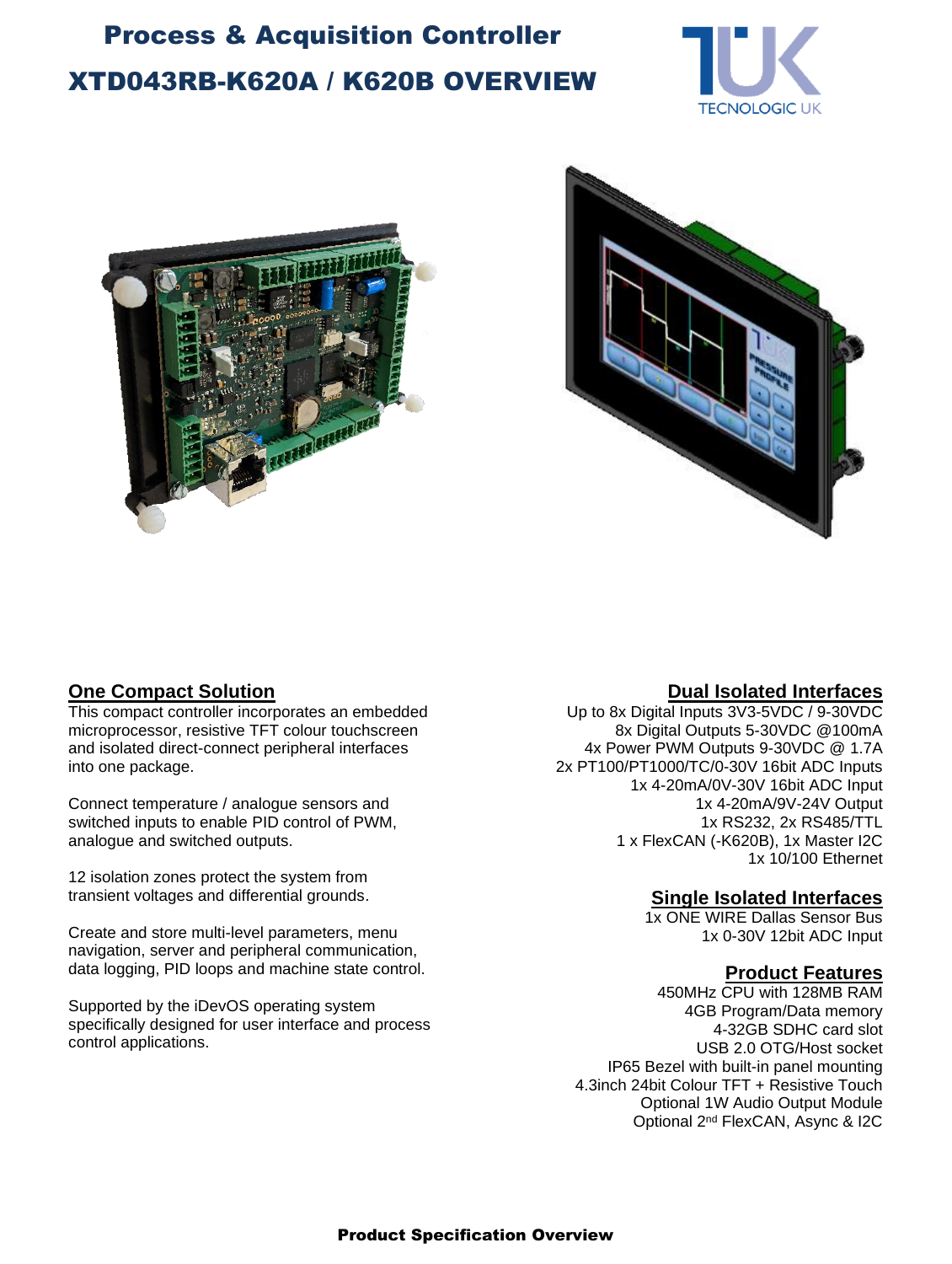### XTD043RB-K620A / K620B OVERVIEW

#### **PRODUCT OVERVIEW**

The CPU block consists of a powerful 450MHz i.MX28 processor with 128M bytes of DDR2 RAM and 4G bytes of EMMC NAND for program, parameter and data logging storage. The µSDHC slot provides additional removable storage using a 4G-32G byte micro SD Card. Interface protection is provided by high speed, 60-year life, galvanic isolation divided into 12 zones to protect peripherals and the system core from adverse transients and power surges. System builders can configure each zone to use internal isolated power sources or add additional power supplies for specific applications. The 9-30VDC input capable power supply provides 3.3VDC and 5VDC outputs for driving local peripherals subject to operating current constraints. Thermocouple and thermistor temperature sensors, solenoids, motors, fans, heaters and relays can be directly connected making this product a cost effective and compact 'all in one' solution for industrial control and acquisition applications.

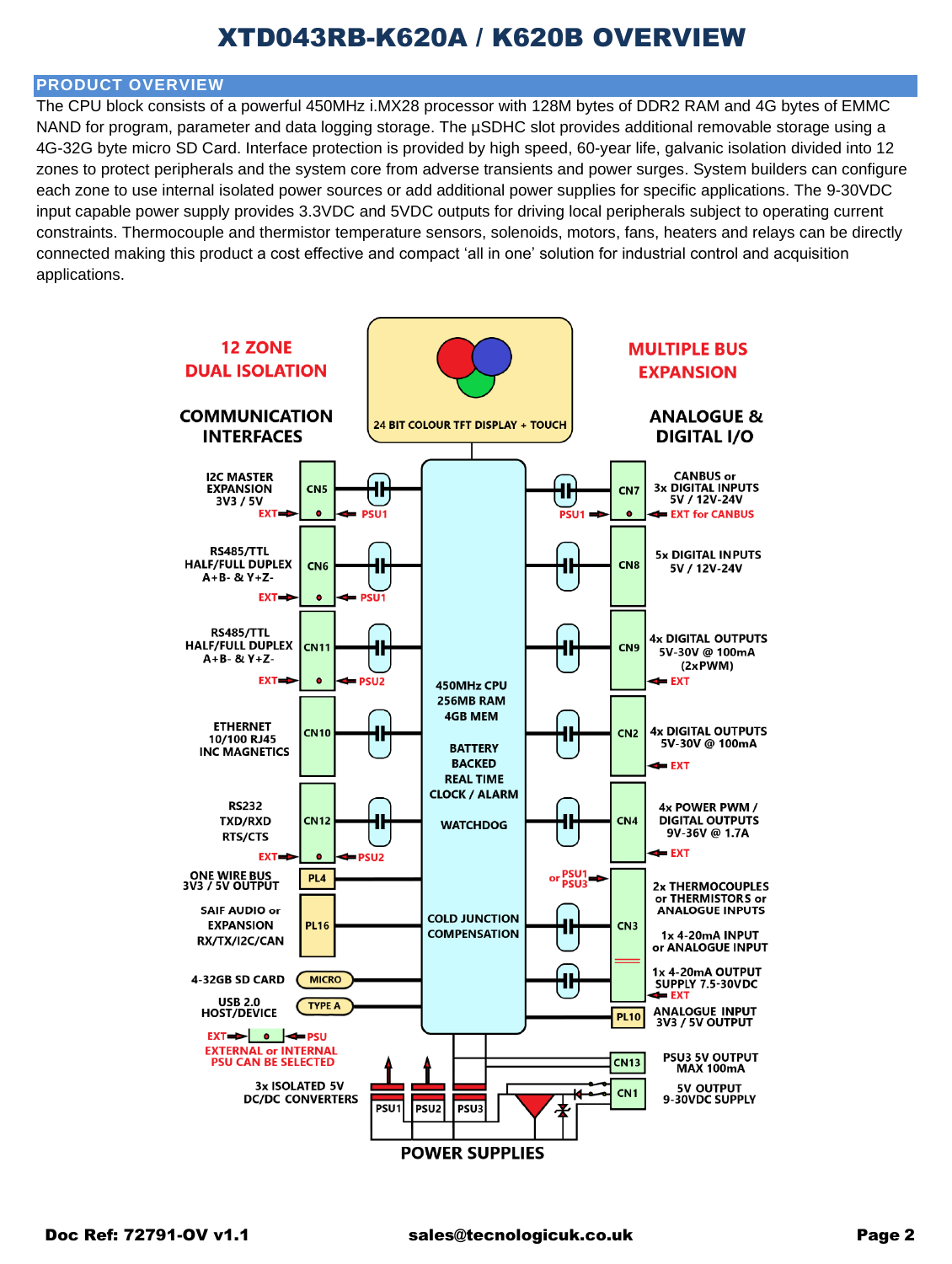### XTD043RB-K620A / K620B OVERVIEW

#### MECHANICAL DRAWING



**which is not included.**